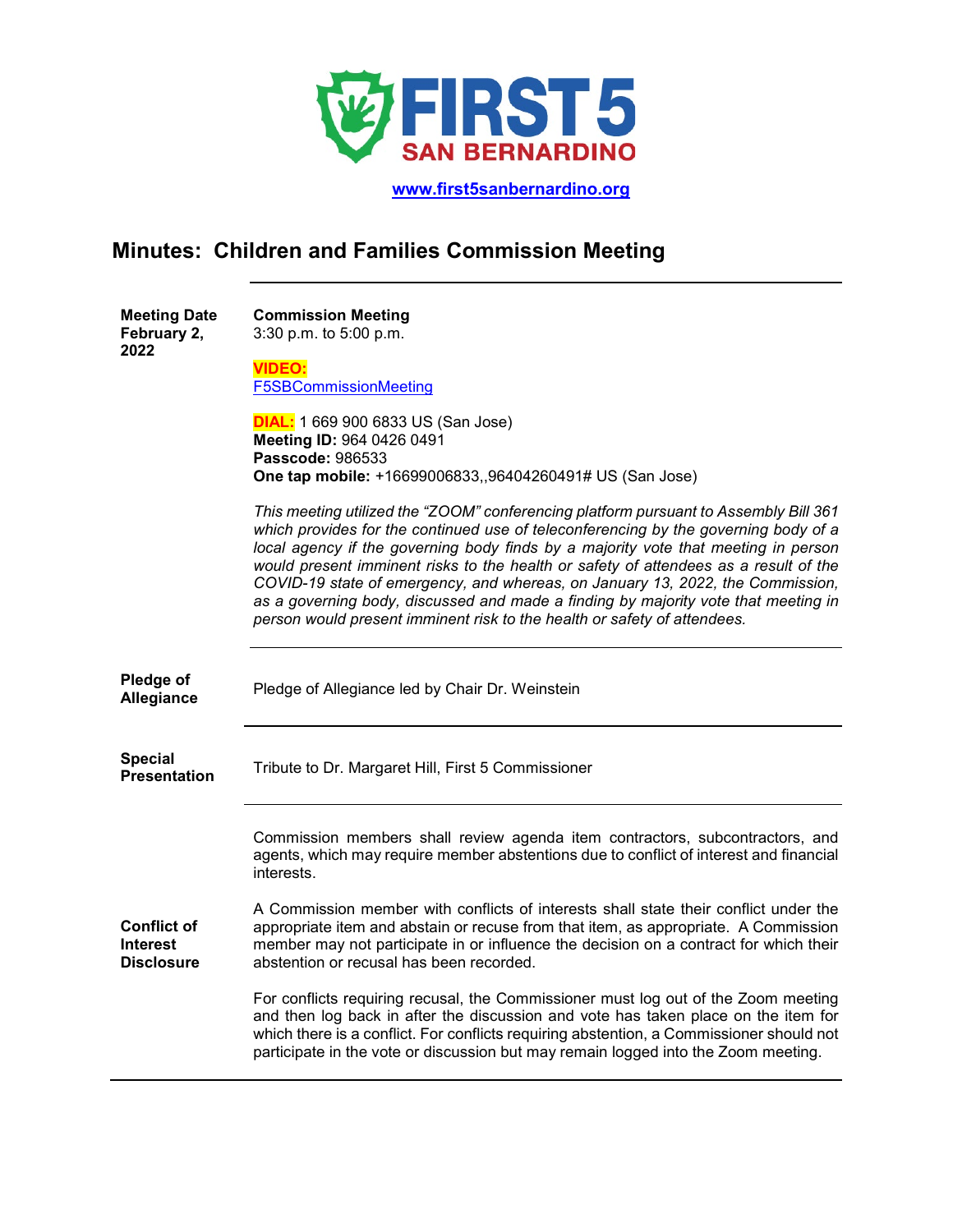| <b>Attendees</b>                                            | <b>Commissioners</b><br>Diana Alexander<br>Supervisor Joe Baca, Jr.,<br>$\bullet$<br>Joshua Dugas<br>$\bullet$<br><b>Gary Ovitt</b><br>$\bullet$<br>Elliot Weinstein, M.D.<br>$\bullet$<br><b>Staff</b><br>Karen E. Scott, Executive Director<br>$\bullet$<br>Ann Calkins, Executive Assistant<br>$\bullet$<br>Peter Tawadros, Staff Analyst II<br>$\bullet$                                                                                                                                                                                                                                                                                           |
|-------------------------------------------------------------|--------------------------------------------------------------------------------------------------------------------------------------------------------------------------------------------------------------------------------------------------------------------------------------------------------------------------------------------------------------------------------------------------------------------------------------------------------------------------------------------------------------------------------------------------------------------------------------------------------------------------------------------------------|
| <b>Changes to the</b><br>Agenda                             | None                                                                                                                                                                                                                                                                                                                                                                                                                                                                                                                                                                                                                                                   |
| Legislative<br>Report-<br><b>Chekesha</b><br>Gilliam        | Commissioner received a copy of the latest legislative report.<br>PDF<br>Legislative Report for<br>Feb 2, 2022.pdf                                                                                                                                                                                                                                                                                                                                                                                                                                                                                                                                     |
| <b>Executive</b><br>Director's<br>Report-<br>Karen E. Scott | <b>Legislative Updates</b><br>I sit on First 5 Association's Policy Committee and we are following Child Care<br>Services bills AB 321 and AB 1649, however, the Association has not yet taken a<br>position on these bills.                                                                                                                                                                                                                                                                                                                                                                                                                           |
|                                                             | It is notable that both child care bills end with the following language:<br>Existing law requires the alternative payment program to reimburse childcare<br>providers based upon actual days and hours of attendance for those families with<br>variable schedules. This bill, instead, would require the alternative payment program<br>to reimburse childcare providers based upon the maximum certified hours of care. The<br>bill would also include intent language relating to equitable access to childcare for<br>working families and a set reimbursement for all licensed and exempt providers who<br>accept subsidized childcare vouchers. |
|                                                             | First 5 Association Policy Committee will meet February 3rd and this will be on the<br>agenda for discussion.                                                                                                                                                                                                                                                                                                                                                                                                                                                                                                                                          |
|                                                             | AB 92 (Gomez Reyes) - Family Fee Pandemic Relief Bill<br>This bill is definitely important to our work in preschool and childcare and San<br>Bernardino County has taken a support position, which increases our ability to<br>advocate for this at the state level.                                                                                                                                                                                                                                                                                                                                                                                   |
|                                                             | Although no position has been taken, First 5s are keeping an eye on the proposed<br>Continuous Coverage for the First Years of Life legislation. Cycling on and off health<br>insurance coverage—or churning—is disruptive to continuity of health care, and is<br>especially problematic for young children. Studies have shown that children who are<br>uninsured for even short periods have reduced access to care and report more unmet                                                                                                                                                                                                           |
|                                                             |                                                                                                                                                                                                                                                                                                                                                                                                                                                                                                                                                                                                                                                        |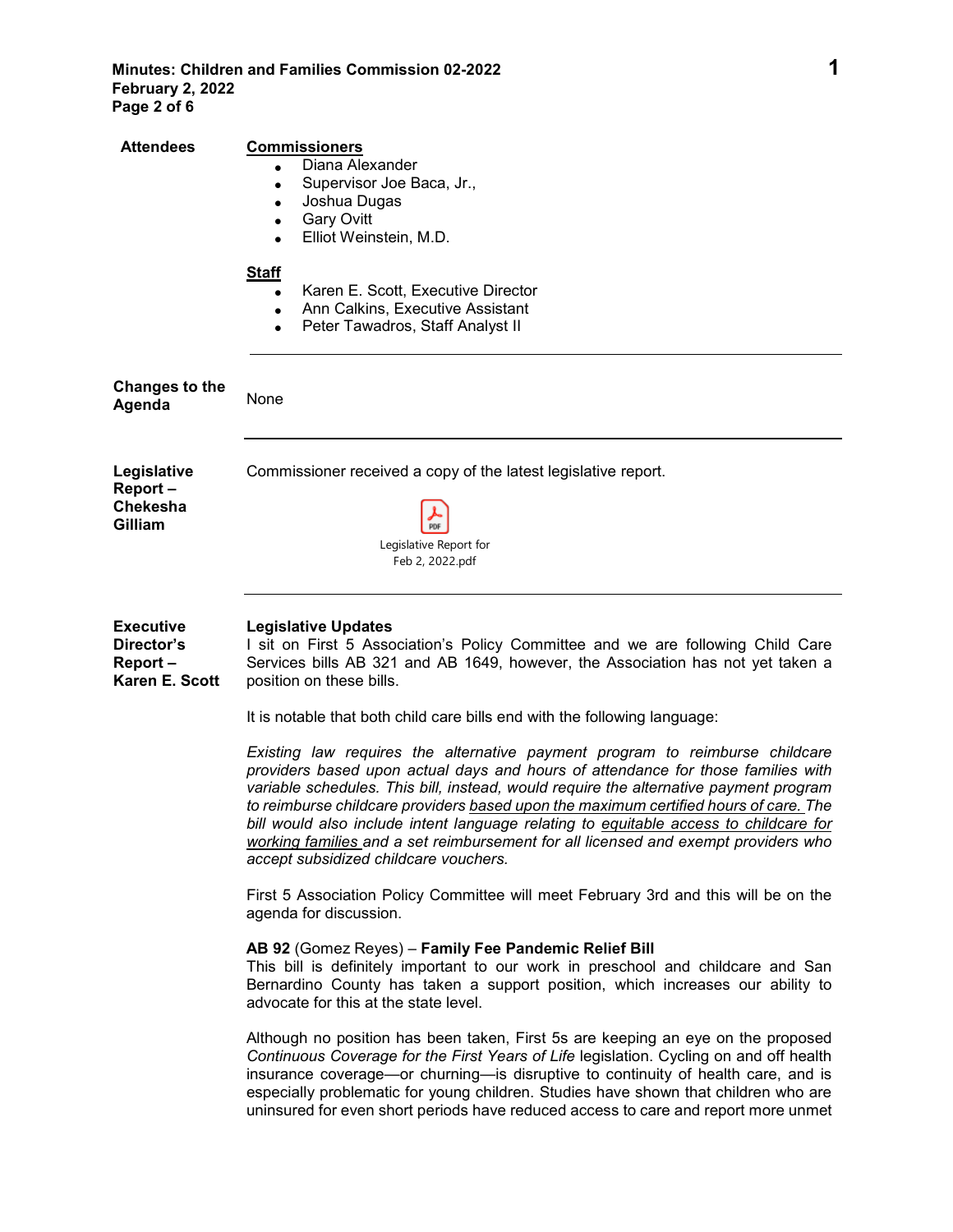health care needs than those with continuous coverage. In addition, churn disrupts a family's relationship with a pediatric health care home, an important source of consistent support particularly before children enter school. The COVID pandemic has disrupted families' use of well-child visits creating a dire situation for vulnerable children. This measure proposes the state taking action to reverse the lack of access to preventive health care services among vulnerable young children, exacerbated by the public health emergency, by extending continuous eligibility for the first five years of life.

## **Mental Health Preschool Services Act**

Authored by Assemblymember Lackey, 36th District. [This bill would establish the](https://app.box.com/s/e9emrl9iq5zxt1bcyanfypa60cv0mp02)  Mental Health Preschool Services Act, [administered by the Mental Health Services](https://app.box.com/s/e9emrl9iq5zxt1bcyanfypa60cv0mp02)  [Oversight and Accountability Commission, to award grants to county mental health or](https://app.box.com/s/e9emrl9iq5zxt1bcyanfypa60cv0mp02)  [behavioral health departments to fund partnerships between th](https://app.box.com/s/e9emrl9iq5zxt1bcyanfypa60cv0mp02)ose departments and preschool and daycare programs for children from birth to 5 years of age.

I recently received a message from the director of the First 5 Center for Children's Policy asking if F5SB had a relationship with Assemblymember Lackey and if we would be interested in engaging with him, as he is new to early childhood issues. F5SB has worked with Assemblymember Lackey in the past on the development and implementation of the County's ACE - Autism Center of Excellence. Mr. Lackey is very committed to special education and early childhood mental health. This proposed measure aligns with our current Quality Start San Bernardino Consortium's goals and could aid in identifying solutions related to MHSA funding of services for young children ages  $0 - 5$ .

## **Commissioner Vacancy Updates**

There are currently two vacancies on the First 5 Commission. Dr. Margaret Hill's vacancy will be posted on the February 8th County Board of Supervisors agenda.

Jorge Escalante termed out effective January 31, 2022. There is no posted vacancy required, however, it was listed in the Clerk of the Board's annual vacancy report. Interested individuals may now submit applications for that seat.

The next regular Commission meeting agenda will include election of Commission Vice Chair.

| Item No. | <b>CONSENT</b>                                                                                                                                                                                     |
|----------|----------------------------------------------------------------------------------------------------------------------------------------------------------------------------------------------------|
|          | <b>Approve Minutes</b>                                                                                                                                                                             |
|          | A. Special Meeting October 6, 2021                                                                                                                                                                 |
|          | B. Regular Meeting October 27, 2021                                                                                                                                                                |
|          | C. Special Meeting January 13, 2022                                                                                                                                                                |
|          | (Presenter: Ann M. Calkins, Executive Assistant, 252-4252)                                                                                                                                         |
|          | Motion by Commissioner Ovitt and seconded by Commissioner Baca, Jr., to approve the<br>Consent Items. Pursuant to Government Code section 54953 (b)(2), a roll call vote was<br>called as follows: |
|          | <b>Commissioner Alexander: Aye</b>                                                                                                                                                                 |
|          | Commissioner Baca, Jr.: Aye                                                                                                                                                                        |
|          | <b>Commissioner Dugas: Aye</b>                                                                                                                                                                     |
|          | <b>Commissioner Ovitt: Aye</b>                                                                                                                                                                     |
|          | Commissioner Weinstein: Aye                                                                                                                                                                        |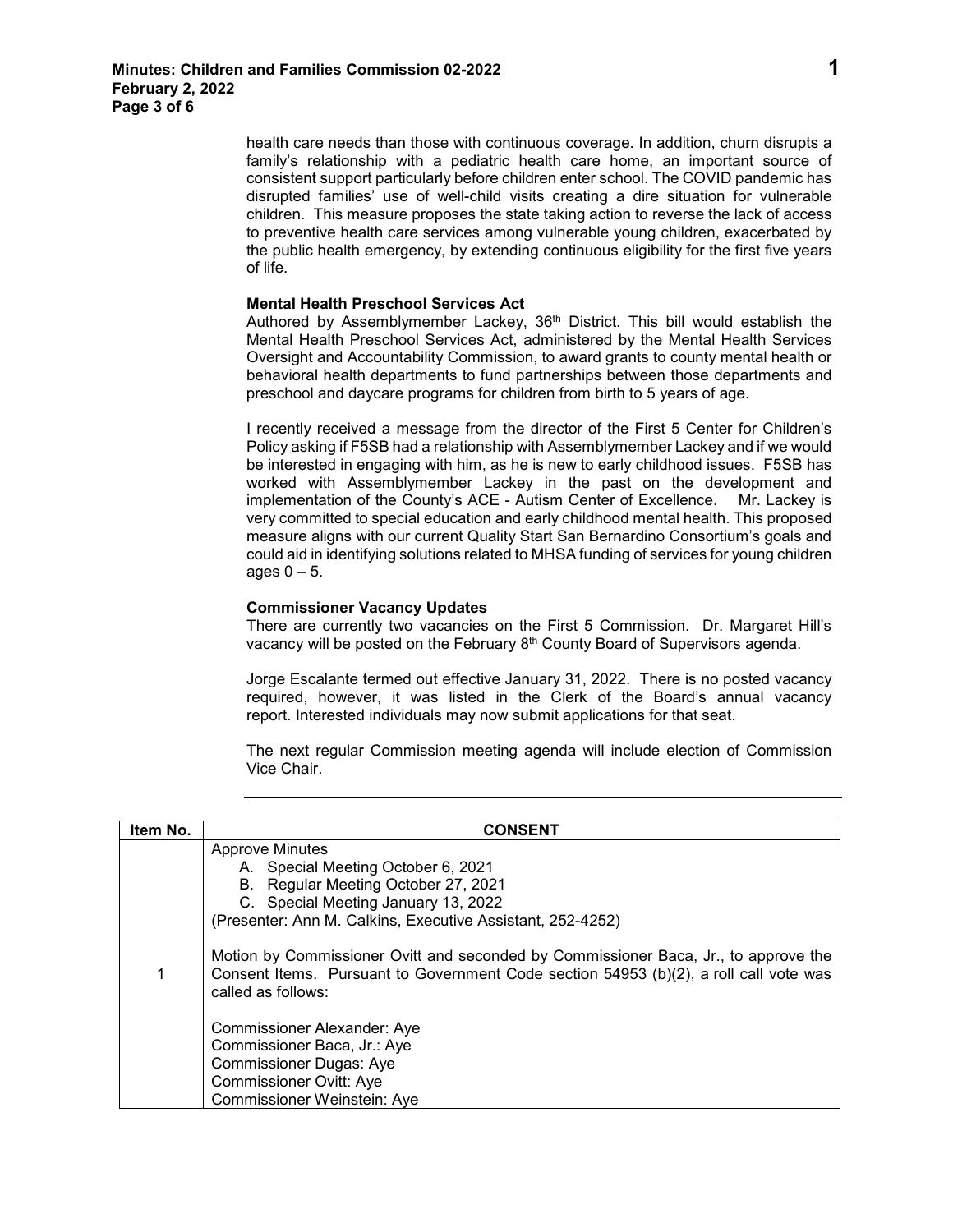| Without further comment or objection, motion carried by unanimous vote. |
|-------------------------------------------------------------------------|
|-------------------------------------------------------------------------|

| Item No.       | <b>DISCUSSION</b>                                                                                                                                                                                                                                                                                                                                                                                                                                                                                                                                                |
|----------------|------------------------------------------------------------------------------------------------------------------------------------------------------------------------------------------------------------------------------------------------------------------------------------------------------------------------------------------------------------------------------------------------------------------------------------------------------------------------------------------------------------------------------------------------------------------|
|                | Elect Chair for the First 5 San Bernardino Advisory Committee.<br>(Presenter: Karen E. Scott, Executive Director, 252-4252)                                                                                                                                                                                                                                                                                                                                                                                                                                      |
| $\overline{2}$ | Ms. Scott asked for nominations from the floor for the position of Advisory Committee Chair.<br>Commissioner Dugas nominated Commissioner Gary Ovitt. Commissioner Ovitt accepted<br>the nomination.<br>Hearing none further, nominations closed for the position of Advisory Committee Chair.<br>Without further comment or objection, commission members unanimously voted in favor of<br>Commissioner Ovitt to remain as Advisory Committee Chair.<br>Without further comment or objection and no public comments noted, motion carried by<br>unanimous vote. |
|                | Approve Amendment A2 to Contract SI030 with San Bernardino County Children's Network<br>increasing the Contract amount by \$459,877 for a cumulative total not to exceed \$1,919,508<br>and extending the Contract for one year for the delivery of countywide educational<br>campaigns and community events addressing child abuse prevention safe sleep, post-<br>partum depression, domestic violence, and father engagement.<br>(Presenter: Renee Jones, Staff Analyst II, Renee.Jones@cfc.sbcounty.gov)<br><b>Discussion</b><br>None.                       |
|                | <b>Public Comment</b><br>None.                                                                                                                                                                                                                                                                                                                                                                                                                                                                                                                                   |
| 3              | Motion by Commissioner Dugas and seconded by Commissioner Ovitt to approve Item 3.                                                                                                                                                                                                                                                                                                                                                                                                                                                                               |
|                | Commissioner Alexander abstained due to her position as appointing authority over<br>Children's Network.                                                                                                                                                                                                                                                                                                                                                                                                                                                         |
|                | Pursuant to Government Code section 54953 (b)(2), a roll call vote was called as follows:                                                                                                                                                                                                                                                                                                                                                                                                                                                                        |
|                | <b>Commissioner Alexander: Abstained</b><br>Commissioner Baca, Jr.: Aye<br><b>Commissioner Dugas: Aye</b><br><b>Commissioner Ovitt: Aye</b><br>Commissioner Weinstein: Aye                                                                                                                                                                                                                                                                                                                                                                                       |
|                | Without further comment or objection and with no public comments noted, motion carried<br>by unanimous vote.                                                                                                                                                                                                                                                                                                                                                                                                                                                     |
| 4              | Make findings required by Assembly Bill 361 (Government Code section 54953(e)(3))<br>1.<br>relating to teleconferencing during the declared State of Emergency;<br>Continue the finding made by the Commission on January 13, 2022 as reflected in<br>2.<br>Resolution 2022-01-13 that the Governor's Declaration of a State of Emergency<br>continues and meeting in person would present imminent risks to the health or safety<br>of attendees.<br>(Presenter: Elliot Weinstein, M.D., Commission Chair)                                                      |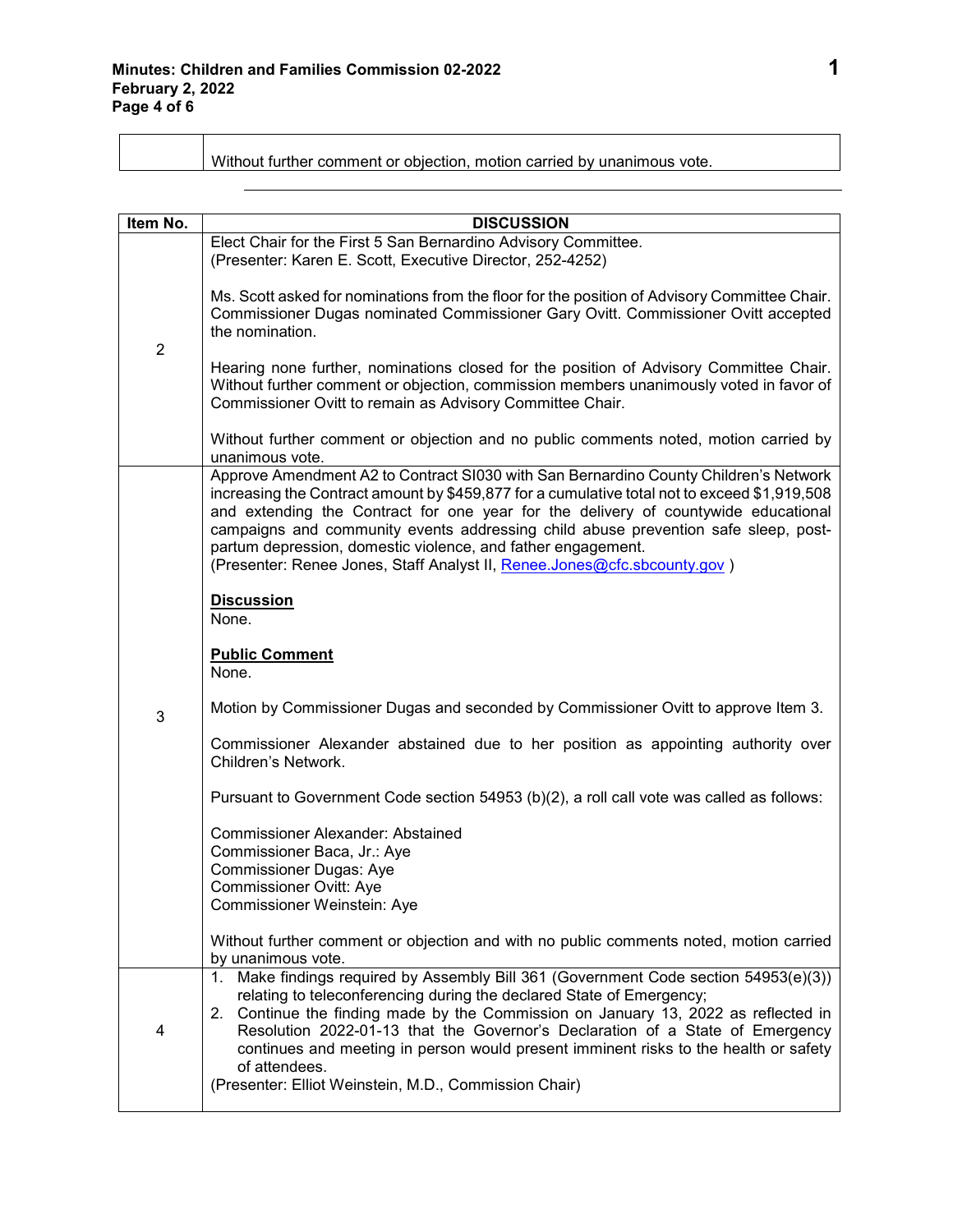| <b>Discussion</b>                                                                                                                                          |
|------------------------------------------------------------------------------------------------------------------------------------------------------------|
| None.                                                                                                                                                      |
| <b>Public Comment</b><br>None.                                                                                                                             |
| Motion made by Commissioner Alexander and seconded by Commissioner Baca, Jr. to<br>approve the two elements of Item 4.                                     |
| Pursuant to Government Code section 54953 (b)(2), a roll call vote was called as follows:                                                                  |
| <b>Commissioner Alexander: Aye</b>                                                                                                                         |
| Commissioner Baca, Jr.: Aye                                                                                                                                |
| <b>Commissioner Dugas: Aye</b>                                                                                                                             |
| <b>Commissioner Ovitt: Aye</b>                                                                                                                             |
| Commissioner Weinstein: Aye                                                                                                                                |
| With Commissioners Dugas and Escalante absent and without further comment or objection<br>from the Commission or public, motion carried by unanimous vote. |

| Item No. | <b>INFORMATION</b>                                                                                                                                                              |
|----------|---------------------------------------------------------------------------------------------------------------------------------------------------------------------------------|
| 5        | Receive information on Tobacco Tax Review per analysis completed by HdL Companies.                                                                                              |
|          | (Presenter: Karen E. Scott, Executive Director, 252-4252)                                                                                                                       |
| 6        | Receive highlights on the accomplishments achieved through the San Bernardino Adverse<br>Childhood Experiences Aware Communication Grant funded by the Office of the California |
|          | Surgeon General and the California Department of Health Care Services.<br>(Presenter: Dr. Wendy Lee, Staff Analyst II, Wendy.Lee@cfc.sbcounty.gov)                              |
|          | Receive information on data summary for the Help Me Grow Inland Empire initiative for Fiscal<br>Year 2020-2021.<br>(Presenter: Scott McGrath, Deputy Director, 252-4259)        |

**Public Comment** None

**Commissioner Roundtable** Commissioner Alexander commented about the children currently at CFS (Children and Family Services) and what their ACE's (adverse childhood experience) scores look like. In Chekesha Gilliam's legislative report, which mentioned there were certain things that aligned with QRIS, Ms. Alexander is hopeful that childcare partners such as Preschool Services has this information. Ms. Alexander also enjoyed the Help Me Grow presentation and cherished the tribute to Dr. Hill.

> Commissioner Baca, Jr. concurred that the tribute to Dr. Hill was wonderful. Mr. Baca stated he recently met with District Attorney Jason Anderson and a few things that came out of their conversation and to keep in mind was that because of COVID, there have been a lot of unreported child and sexual abuse and it is important to look at the long-term effects. Mr. Anderson shared with Mr. Baca that these behaviors can affect the juvenile justice system and wondered what we could do to try to address this issue. Mr. Baca appreciated the great reports today and thanked staff for an insightful meeting.